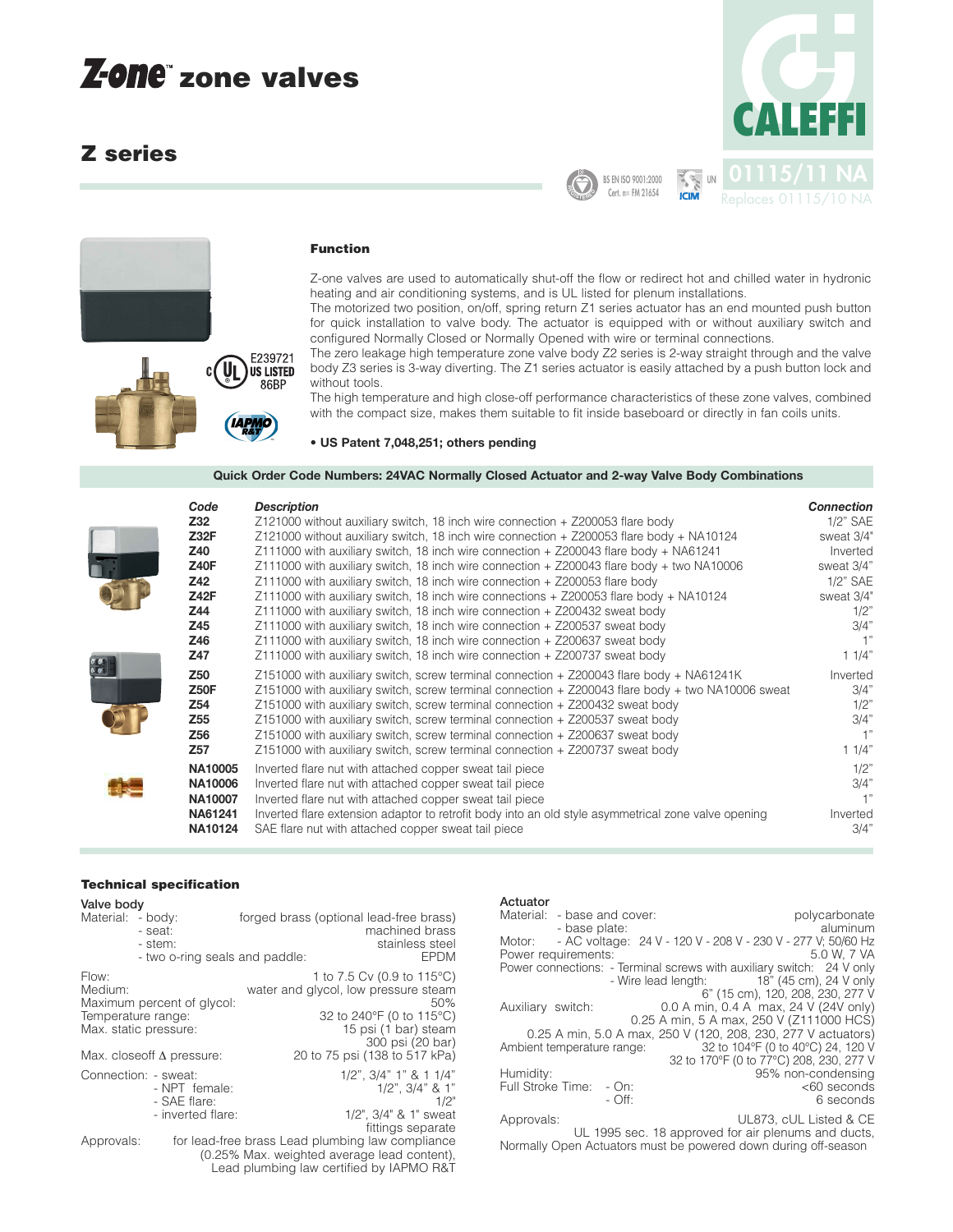### **Dimensions**



| <b>Connections</b> | А       | В      |         |         |          |
|--------------------|---------|--------|---------|---------|----------|
| $1/2$ " sweat      | 5/16''  | 25/8'' | 15/16'' | 15/16'' | 31/2''   |
| $3/4''$ sweat      | 13/8''  | 23/4'' | 15/16'' | 1/2     | 31/2''   |
| sweat              | 11/16'' | 33/8'' | 15/16'' | 19/16'' | 311/16'' |
| $1/4''$ sweat      | 13/16'' | 35/8'' | 15/16'' |         | 311/16'' |



| <b>Connections</b>      |         |         |         |         |          |
|-------------------------|---------|---------|---------|---------|----------|
| $1/2$ " NPT             | 7/16''  | 27/8''  | 15/16'' | 1/4''   | 31/2''   |
| $3/4"$ NPT              | 9/16''  | 31/16'' | 15/16'' | 1/4''   | 311/16'' |
| 1" NPT                  | 13/16'' | 35/8''  | 15/16'' | 11/16'' | 311/16'' |
| Inverted flare          | 3/8''   | 23/4''  | 15/16'' | 1/4''   | 31/2''   |
| with adaptor (NA61241K) | 3/8''   | 31/2''  | 15/16'' | 1/4''   | 31/2''   |



| <b>Connections</b>        |         |  |            |
|---------------------------|---------|--|------------|
| /2″ SAE Flare<br>$2$ -wav | 11/32'' |  | $\sqrt{2}$ |
| /2″ SAE Flare<br>3- wav   | 1/32''  |  | $\sqrt{2}$ |

#### **Operating principle**

The Z-one actuator has a synchronous motor that winds the return spring and moves the valve paddle to the desired position. When power is removed the actuator spring returns the valve paddle. The Zone actuator is equipped with or without auxiliary switch.

#### **Operation of normally closed valve**

|                        | 2-way           | $3$ -way                                               |
|------------------------|-----------------|--------------------------------------------------------|
| N.C. without power     | Port "A" closed | Port "A" closed<br>Port "B" open<br>Port "AB" open     |
| N.C. opened with power | Port "A" opened | Port "A" opened<br>Port "B" closed<br>Port "AB" open   |
| N.C. manually opened   | Port "A" open   | Port "A" opened<br>Port "B" opened<br>Port "AB" opened |

### **2-way**

(with the power off, passage A is closed)



#### **2-way installed on the flow side**





**2-way installed on the return side**



#### **3-way** (with the power off, passage A is closed)





**3-way installed on the flow side as a diverting valve configuration**



**3-way installed on the return side as a mixing valve configeration**

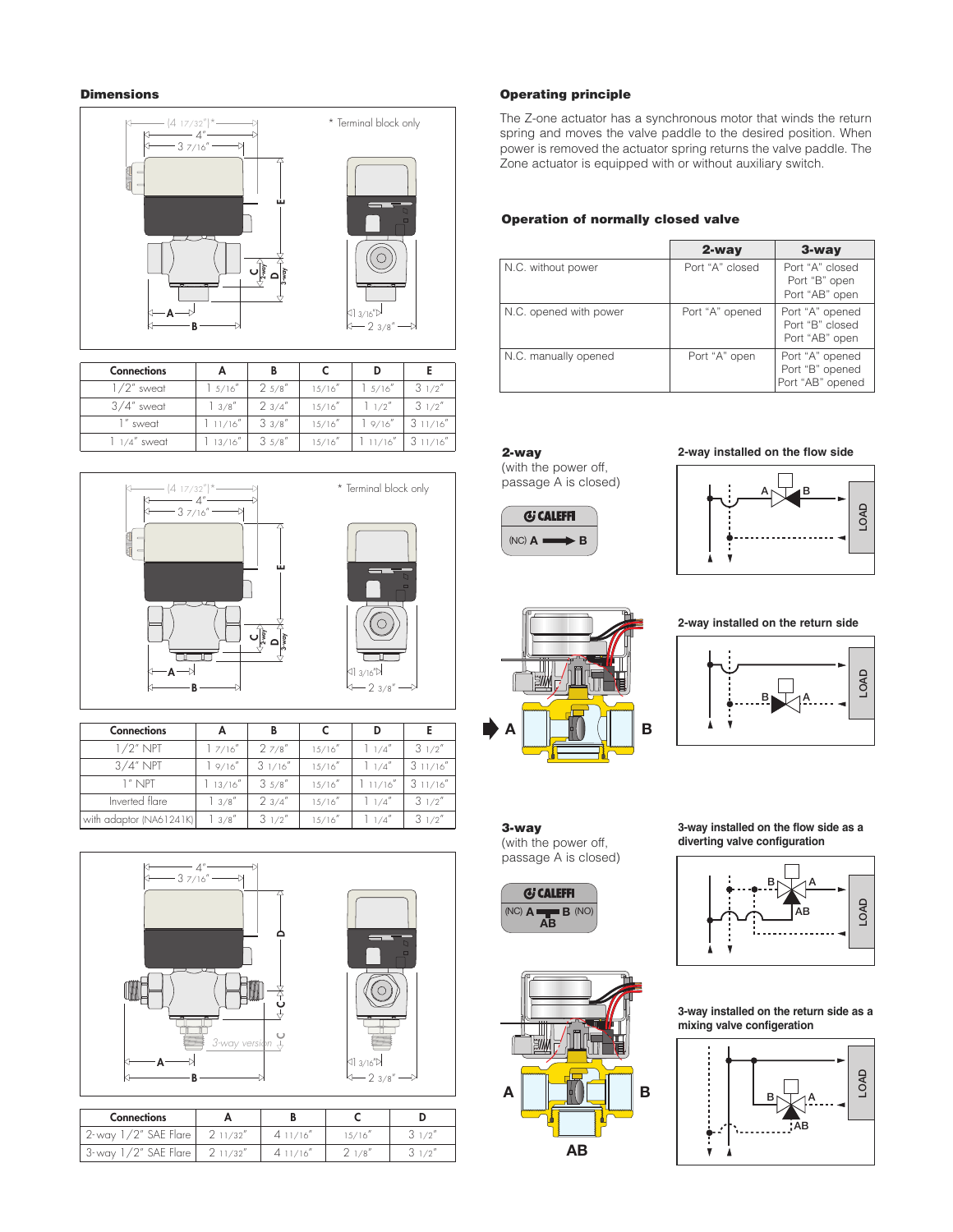#### **Construction details**

#### **• Auxiliary switch**

The actuator contains an auxiliary microswitch to operate other devices. The 24 V actuators use a sealed reed switch, patent pending, which has been produced specifically for use with relays, boiler contacts (TT) and DDC systems. It requires no minimum current load. The 120 V - 277 V actuators, and actuator model number Z111000 HCS for applications requiring greater than 400 mA, use a conventional microswitch with silver contacts. The auxiliary switch is activated when the valve is 60% open or when the actuator is manually opened.

#### **• Manual opening (Normally closed actuator only)**

The valve can be opened manually by moving the lever for opening it. When the power is restored the manual control is automatically overridden. The auxiliary switch in 24 V actuators is tripped when the unit is put into

manual open position. This helps during start up to check if the wiring is correct without firing the valve electrically with the thermostat.

#### **• Easy push button**

A simple push of the button makes it easy to remove it from the body of the valve for maintenance or replacement operations. Warning: the actuator can only be used with valve bodies Z2-Z3 series.

#### **• Operation**

The actuator is fitted with a special mechanism for gradual movement of the valve paddle which provides smooth and quiet constant operation. Power-on full stroke run time is 60 seconds with 6 second power-off return time eliminating the effects of water hammer.

#### **Flow characteristics**

| <b>Connection size</b> | <b>Flow coefficient</b> | Max. Close-off ∆P |
|------------------------|-------------------------|-------------------|
| 1/2"                   | 1.0 Cv (0.9 Kv)         | 75 psi (517 kPa)  |
| $1/2" - 3/4"$          | 2.5 Cv (2.2 Kv)         | 50 psi (345 kPa)  |
| $1/2" - 3/4"$          | 3.5 Cv (3.0 Kv)         | 30 psi (207 kPa)  |
| $3/4" - 1"$            | 5.0 Cv (4.3 Kv)         | 25 psi (172 kPa)  |
| $3/4" - 1" - 11/4"$    | 7.5 Cv (6.5 Kv)         | 20 psi (138 kPa)  |

#### **Hydraulic characteristics**



#### **Installation**

- The valve can be fitted either vertically or horizontally, with the actuator in any position, **except upside down**.



- If it is installed inside a encloser it is important to ensure that there is adequate ventilation inside the encloser itself.
- The three-way valve cannot be transformed into a two-way valve and vice versa.
- When zone valves are installed, the direction of flow must be observed as shown in the diagrams below.
- Two-way zone valves can be installed on both the flow and return sides; the direction of flow indicated by the arrow on the body of the valve must be observed.
- Three way zone valve can be fitted with NC actuator only (rotate 180° the valve body for NO application).

#### **Wiring diagram**







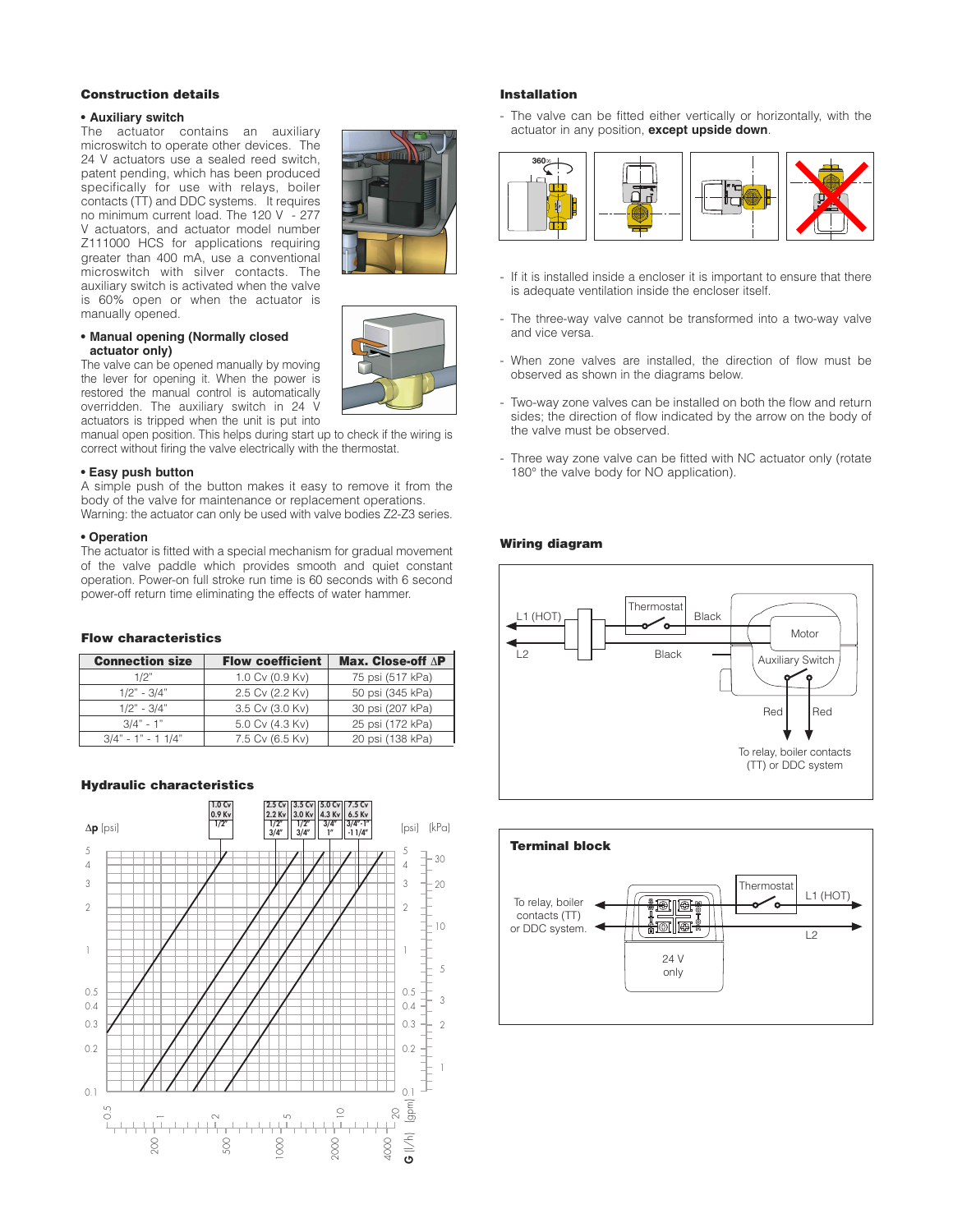#### **Removal of the actuator**

- **1.** Move the manual open lever to the lock open position.
- **2.** Press the push button in and pull the actuator up.



# **Z-one Normally Closed Valve Actuators Z-one Normally Open Valve Actuators**

| Code    | <b>Description</b>                                            | Code    | <b>Description</b>                    |
|---------|---------------------------------------------------------------|---------|---------------------------------------|
| Z111000 | 24V with auxiliary switch 18" wire                            | Z131000 | 24V with auxiliary switch 18" wire    |
|         | <b>Z111000 HCS</b> 24V with high current aux. switch 18" wire | Z136000 | 120V with auxiliary switch 6" wire    |
| Z116000 | 120V with auxiliary switch 6" wire                            | Z133000 | 208V with auxiliary switch 6" wire    |
| Z113000 | 208V with auxiliary switch 6" wire                            | Z134000 | 230V with auxiliary switch 6" wire    |
| Z114000 | 230V with auxiliary switch 6" wire                            | Z135000 | 277V with auxiliary switch 6" wire    |
| Z115000 | 277V with auxiliary switch 6" wire                            | Z141000 | 24V without auxiliary switch 18" wire |
| Z151000 | 24V w/auxiliary switch terminal block                         | Z146000 | 120V without auxiliary switch 6" wire |
| Z121000 | 24V without auxiliary switch 18" wire                         | Z143000 | 208V without auxiliary switch 6" wire |
| Z126000 | 120V without auxiliary switch 6" wire                         | Z144000 | 230V without auxiliary switch 6" wire |
| Z123000 | 208V without auxiliary switch 6" wire                         | Z145000 | 277V without auxiliary switch 6" wire |
| Z124000 | 230V without auxiliary switch 6" wire                         |         |                                       |
| Z125000 | 277V without auxiliary switch 6" wire                         |         |                                       |
|         |                                                               |         |                                       |

## **Z-one 2-way Straight Through Valve Bodies Z-one 3-way Diverting Valve Bodies**

| Code    | <b>Description</b>         | Cv  | $\Delta P$ | Code    | <b>Description</b>         | Cv  | $\Delta P$ |
|---------|----------------------------|-----|------------|---------|----------------------------|-----|------------|
| Z200041 | Inverted Flare             | 1.0 | 75 psi     | Z300041 | Inverted Flare             | 1.0 | 75 psi     |
| Z200042 | <b>Inverted Flare</b>      | 2.5 | 50 psi     | Z300042 | <b>Inverted Flare</b>      | 2.5 | 50 psi     |
| Z200043 | <b>Inverted Flare</b>      | 3.5 | 30 psi     | Z300043 | <b>Inverted Flare</b>      | 3.5 | 30 psi     |
| Z200053 | 1/2" SAE Flare             | 3.5 | 30 psi     | Z300053 | 1/2" SAE Flare             | 3.5 | 30 psi     |
| Z200411 | $1/2$ " NPT                | 1.0 | 75 psi     | Z300411 | $1/2$ " NPT                | 1.0 | 75 psi     |
| Z200412 | $1/2$ " NPT                | 2.5 | 50 psi     | Z300412 | $1/2"$ NPT                 | 2.5 | 50 psi     |
| Z200413 | $1/2$ " NPT                | 3.5 | 30 psi     | Z300413 | $1/2"$ NPT                 | 3.5 | 30 psi     |
| Z200431 | 1/2" Sweat                 | 1.0 | 75 psi     | Z300431 | 1/2" Sweat                 | 1.0 | 75 psi     |
| Z200432 | 1/2" Sweat                 | 2.5 | 50 psi     | Z300432 | 1/2" Sweat                 | 2.5 | 50 psi     |
| Z207433 | 1/2" Sweat lead-free brass | 3.5 | 30 psi     | Z307433 | 1/2" Sweat lead-free brass | 3.5 | 30 psi     |
| Z200512 | $3/4"$ NPT                 | 2.5 | 50 psi     | Z300512 | $3/4"$ NPT                 | 2.5 | 50 psi     |
| Z200513 | $3/4"$ NPT                 | 3.5 | 30 psi     | Z300513 | $3/4"$ NPT                 | 3.5 | 30 psi     |
| Z200515 | 3/4" NPT                   | 5.0 | 25 psi     | Z300515 | 3/4" NPT                   | 5.0 | 25 psi     |
| Z200517 | $3/4"$ NPT                 | 7.5 | 20 psi     | Z300517 | $3/4"$ NPT                 | 7.5 | 20 psi     |
| Z200532 | 3/4" Sweat                 | 2.5 | 50 psi     | Z300532 | 3/4" Sweat                 | 2.5 | 50 psi     |
| Z200533 | 3/4" Sweat                 | 3.5 | 30 psi     | Z300533 | 3/4" Sweat                 | 3.5 | 30 psi     |
| Z200535 | 3/4" Sweat                 | 5.0 | 25 psi     | Z300535 | 3/4" Sweat                 | 5.0 | 25 psi     |
| Z200537 | 3/4" Sweat                 | 7.5 | 20 psi     | Z300537 | 3/4" Sweat                 | 7.5 | 20 psi     |
| Z207537 | 3/4" Sweat lead-free brass | 7.5 | 20 psi     | Z307537 | 3/4" Sweat lead-free brass | 7.5 | 20 psi     |
| Z200617 | $1"$ NPT                   | 7.5 | 20 psi     | Z300617 | 1" NPT                     | 7.5 | 20 psi     |
| Z200635 | 1" Sweat                   | 5.0 | 25 psi     | Z300635 | 1" Sweat                   | 5.0 | 25 psi     |
| Z200637 | 1" Sweat                   | 7.5 | 20 psi     | Z300637 | 1" Sweat                   | 7.5 | 20 psi     |
| Z200737 | 1-1/4" Sweat               | 7.5 | 20 psi     | Z300737 | 1-1/4" Sweat               | 7.5 | 20 psi     |

#### **Fitting of the actuator**

- 1. Move the manual open lever to the lock open position.
- **3.** Verify the correct position of the valve stem into the mating actuator hole. Move stem if required to allign.
- **4.** Press the push button in and slide the actuator onto the valve body, release the push button.



|         | <b>Z-one Normally Open Valve Actuators</b> |
|---------|--------------------------------------------|
| Code    | <b>Description</b>                         |
| Z131000 | 24V with auxiliary switch 18" wire         |
| Z136000 | 120V with auxiliary switch 6" wire         |
| Z133000 | 208V with auxiliary switch 6" wire         |
| Z134000 | 230V with auxiliary switch 6" wire         |
| Z135000 | 277V with auxiliary switch 6" wire         |
| Z141000 | 24V without auxiliary switch 18" wire      |
| Z146000 | 120V without auxiliary switch 6" wire      |
| Z143000 | 208V without auxiliary switch 6" wire      |
| Z144000 | 230V without auxiliary switch 6" wire      |
| Z145000 | 277V without auxiliary switch 6" wire      |

| Code           | <b>Description</b>         | Cv  | $\Delta P$ | Code    | <b>Description</b>         | Cv  | $\Delta P$ |
|----------------|----------------------------|-----|------------|---------|----------------------------|-----|------------|
| Z200041        | Inverted Flare             | 1.0 | 75 psi     | Z300041 | Inverted Flare             | 1.0 | 75 psi     |
| Z200042        | <b>Inverted Flare</b>      | 2.5 | 50 psi     | Z300042 | <b>Inverted Flare</b>      | 2.5 | 50 psi     |
| Z200043        | <b>Inverted Flare</b>      | 3.5 | 30 psi     | Z300043 | <b>Inverted Flare</b>      | 3.5 | 30 psi     |
| <b>Z200053</b> | 1/2" SAE Flare             | 3.5 | 30 psi     | Z300053 | 1/2" SAE Flare             | 3.5 | 30 psi     |
| Z200411        | $1/2$ " NPT                | 1.0 | 75 psi     | Z300411 | $1/2$ " NPT                | 1.0 | 75 psi     |
| Z200412        | $1/2$ " NPT                | 2.5 | 50 psi     | Z300412 | $1/2$ " NPT                | 2.5 | 50 psi     |
| Z200413        | $1/2$ " NPT                | 3.5 | 30 psi     | Z300413 | $1/2"$ NPT                 | 3.5 | 30 psi     |
| Z200431        | 1/2" Sweat                 | 1.0 | 75 psi     | Z300431 | 1/2" Sweat                 | 1.0 | 75 psi     |
| Z200432        | 1/2" Sweat                 | 2.5 | 50 psi     | Z300432 | 1/2" Sweat                 | 2.5 | 50 psi     |
| Z207433        | 1/2" Sweat lead-free brass | 3.5 | 30 psi     | Z307433 | 1/2" Sweat lead-free brass | 3.5 | 30 psi     |
| Z200512        | 3/4" NPT                   | 2.5 | 50 psi     | Z300512 | 3/4" NPT                   | 2.5 | 50 psi     |
| Z200513        | 3/4" NPT                   | 3.5 | 30 psi     | Z300513 | 3/4" NPT                   | 3.5 | 30 psi     |
| Z200515        | 3/4" NPT                   | 5.0 | 25 psi     | Z300515 | 3/4" NPT                   | 5.0 | 25 psi     |
| Z200517        | 3/4" NPT                   | 7.5 | 20 psi     | Z300517 | 3/4" NPT                   | 7.5 | 20 psi     |
| Z200532        | 3/4" Sweat                 | 2.5 | 50 psi     | Z300532 | 3/4" Sweat                 | 2.5 | 50 psi     |
| <b>Z200533</b> | 3/4" Sweat                 | 3.5 | 30 psi     | Z300533 | 3/4" Sweat                 | 3.5 | 30 psi     |
| <b>Z200535</b> | 3/4" Sweat                 | 5.0 | 25 psi     | Z300535 | 3/4" Sweat                 | 5.0 | 25 psi     |
| Z200537        | 3/4" Sweat                 | 7.5 | 20 psi     | Z300537 | 3/4" Sweat                 | 7.5 | 20 psi     |
| <b>Z207537</b> | 3/4" Sweat lead-free brass | 7.5 | 20 psi     | Z307537 | 3/4" Sweat lead-free brass | 7.5 | 20 psi     |
| Z200617        | 1" NPT                     | 7.5 | 20 psi     | Z300617 | 1" NPT                     | 7.5 | 20 psi     |
| <b>Z200635</b> | 1" Sweat                   | 5.0 | 25 psi     | Z300635 | 1" Sweat                   | 5.0 | 25 psi     |
| <b>Z200637</b> | 1" Sweat                   | 7.5 | 20 psi     | Z300637 | 1" Sweat                   | 7.5 | 20 psi     |
| Z200737        | 1-1/4" Sweat               | 7.5 | 20 psi     | Z300737 | 1-1/4" Sweat               | 7.5 | 20 psi     |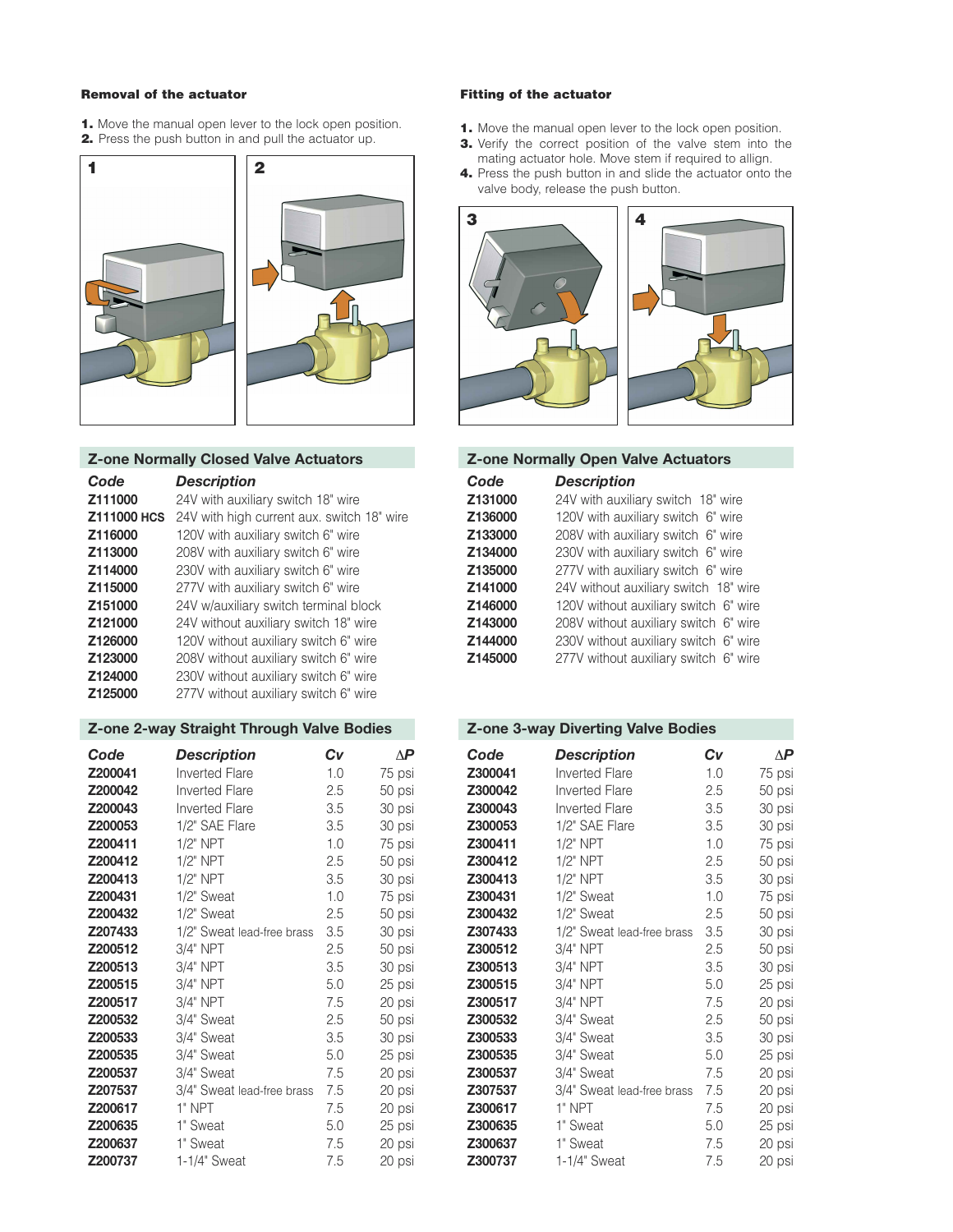| actuator<br>body |         |         | Z111000 Z116000 Z113000 Z114000 Z115000 Z151000 Z121000 Z126000 Z123000         |                                 |                         |                                 |                                                                 |         |                                         | Z124000 Z125000 |         |
|------------------|---------|---------|---------------------------------------------------------------------------------|---------------------------------|-------------------------|---------------------------------|-----------------------------------------------------------------|---------|-----------------------------------------|-----------------|---------|
| Z200041          | 7411041 | 7416041 | Z413041                                                                         | Z414041                         | Z415041                 | Z451041                         | Z421041                                                         | Z426041 | 7423041                                 | 7424041         | 7425041 |
| Z200042          | 7411042 | Z416042 |                                                                                 |                                 |                         |                                 | Z413042 Z414042 Z415042 Z451042 Z421042 Z426042                 |         | Z423042                                 | 7424042         | 7425042 |
| Z200043          | 7411043 | 7416043 | Z413043                                                                         |                                 |                         | Z414043 Z415043 Z451043 Z421043 |                                                                 | Z426043 | Z423043                                 | 7424043         | 7425043 |
| Z200053          | Z42     | Z416053 | Z413053                                                                         |                                 | Z414053 Z415053 Z451053 |                                 | Z32                                                             | Z426053 | Z423053                                 | Z424053         | Z425053 |
| Z200411          | 7411411 | Z416411 | Z413411                                                                         | Z414411                         |                         | Z415411 Z451411 Z421411         |                                                                 | Z426411 | Z423411                                 | Z424411         | 7425411 |
| Z200412          | 7411412 |         | Z416412 Z413412 Z414412 Z415412 Z451412 Z421412 Z426412                         |                                 |                         |                                 |                                                                 |         | 7423412 7424412                         |                 | 7425412 |
| Z200413          | 7411413 | Z416413 | Z413413                                                                         |                                 | Z414413 Z415413 Z451413 |                                 | Z421413                                                         | Z426413 | Z423413                                 | 7424413         | 7425413 |
| Z200431          | 7411431 | Z416431 | Z413431                                                                         | Z414431                         | Z415431 Z451431         |                                 | Z421431                                                         | Z426431 | Z423431                                 | Z424431         | 7425431 |
| Z200432          | 744     | 7416432 |                                                                                 | Z413432 Z414432 Z415432         |                         | Z54                             |                                                                 |         | Z421432 Z426432 Z423432 Z424432 Z425432 |                 |         |
| Z207433          | Z411433 | Z416433 |                                                                                 |                                 |                         |                                 | Z413433 Z414433 Z415433 Z451433 Z421433 Z426433 Z423433 Z424433 |         |                                         |                 | Z425433 |
| Z200512          |         |         | Z411512 Z416512 Z413512 Z414512 Z415512 Z451512 Z421512 Z426512 Z423512 Z424512 |                                 |                         |                                 |                                                                 |         |                                         |                 | 7425512 |
| Z200513          | 7411513 | 7416513 | Z413513 Z414513 Z415513 Z451513 Z421513 Z426513 Z423513                         |                                 |                         |                                 |                                                                 |         |                                         | 7424513         | 7425513 |
| Z200515          | Z411515 | Z416515 |                                                                                 |                                 |                         |                                 | Z413515 Z414515 Z415515 Z451515 Z421515 Z426515                 |         | Z423515                                 | 7424515         | 7425515 |
| Z200517          | 7411517 | 7416517 |                                                                                 |                                 |                         |                                 | Z413517 Z414517 Z415517 Z451517 Z421517 Z426517 Z423517 Z424517 |         |                                         |                 | 7425517 |
| Z200532          | Z411532 |         | Z416532 Z413532 Z414532 Z415532 Z451532 Z421532 Z426532 Z423532 Z424532 Z425532 |                                 |                         |                                 |                                                                 |         |                                         |                 |         |
| Z200533          | Z411533 | Z416533 |                                                                                 | Z413533 Z414533 Z415533 Z451533 |                         |                                 | Z421533                                                         | Z426533 | Z423533                                 | 7424533         | Z425533 |
| Z200535          | 7411535 | Z416535 | Z413535                                                                         | Z414535                         | Z415535                 | Z451535                         | Z421535                                                         | Z426535 | Z423535                                 | 7424535         | 7425535 |
| Z200537          | Z45     | Z416537 | Z413537                                                                         | Z414537 Z415537                 |                         | Z55                             | Z421537                                                         | Z426537 | Z423537                                 | 7424537         | 7425537 |
| Z200617          | 7411617 | 7416617 |                                                                                 | Z413617 Z414617 Z415617 Z451617 |                         |                                 |                                                                 |         | Z421617 Z426617 Z423617 Z424617         |                 | 7425617 |
| Z200635          | 7411635 | 7416635 | Z413635                                                                         |                                 | Z414635 Z415635         | Z451635                         | Z421635                                                         | Z426635 | Z423635                                 | 7424635         | Z425635 |
| Z200637          | Z46     | 7416637 |                                                                                 | Z413637 Z414637 Z415637         |                         | Z56                             | Z421637                                                         | Z426637 |                                         | Z423637 Z424637 | Z425637 |
| Z200737          | 747     |         | Z416737 Z413737 Z414737 Z415737                                                 |                                 |                         | Z57                             |                                                                 |         |                                         |                 |         |

# **Z-one Normally Closed Valve Actuators & 2-way Straight Through Valve Body Combinations Matrix**

# **Z-one Normally Closed Valve Actuators & 3-way Diverting Valve Body Combinations Matrix**

| actuator<br>body | Z111000 | Z116000 |                                                                                 |         |                         |                                         | Z113000 Z114000 Z115000 Z151000 Z121000 Z126000 Z123000 Z124000 Z125000 |         |                 |                 |         |
|------------------|---------|---------|---------------------------------------------------------------------------------|---------|-------------------------|-----------------------------------------|-------------------------------------------------------------------------|---------|-----------------|-----------------|---------|
| Z300041          | 7611041 | Z616041 | Z613041                                                                         | Z614041 | Z615041                 | Z651041                                 | Z621041                                                                 | Z626041 | Z623041         | Z624041         | Z625041 |
| Z300042          | 7611042 | 7616042 | Z613042                                                                         |         |                         | Z614042 Z615042 Z651042 Z621042         |                                                                         | Z626042 |                 | Z623042 Z624042 | Z625042 |
| Z300043          | Z611043 | Z616043 | Z613043                                                                         | Z614043 | Z615043                 | Z651043                                 | Z621043                                                                 | Z626043 | Z623043         | Z624043         | Z625043 |
| Z300053          | 7611053 | Z616053 | Z613053                                                                         |         |                         | Z614053 Z615053 Z651053                 | Z621053                                                                 | Z626053 | Z623053         | Z624053         | Z625053 |
| Z300411          | 7611411 | Z616411 | Z613411                                                                         | Z614411 | Z615411                 | Z651411                                 | Z621411                                                                 | Z626411 | Z623411         | Z624411         | Z625411 |
| Z300412          | 7611412 |         | Z616412 Z613412 Z614412 Z615412 Z651412 Z621412 Z626412                         |         |                         |                                         |                                                                         |         | Z623412 Z624412 |                 | 7625412 |
| Z300413          | 7611413 | 7616413 | 7613413                                                                         | Z614413 | Z615413                 | Z651413                                 | Z621413                                                                 | Z626413 | Z623413         | 7624413         | 7625413 |
| Z300431          | Z611431 | Z616431 | Z613431                                                                         | Z614431 | Z615431                 | Z651431                                 | Z621431                                                                 | Z626431 | Z623431         | Z624431         | Z625431 |
| Z300432          | 7611432 | Z616432 |                                                                                 |         |                         |                                         | Z613432 Z614432 Z615432 Z651432 Z621432 Z626432 Z623432 Z624432         |         |                 |                 | Z625432 |
| Z307433          | 7611433 | 7616433 | 7613433                                                                         |         | Z614433 Z615433 Z651433 |                                         | Z621433                                                                 | Z626433 | Z623433         | 7624433         | 7625433 |
| Z300512          | 7611512 |         | Z616512 Z613512 Z614512 Z615512 Z651512 Z621512 Z626512 Z623512 Z624512         |         |                         |                                         |                                                                         |         |                 |                 | Z625512 |
| Z300513          | Z611513 | Z616513 | Z613513                                                                         |         |                         | Z614513 Z615513 Z651513 Z621513         |                                                                         | Z626513 | Z623513         | Z624513         | Z625513 |
| Z300515          | 7611515 | 7616515 | Z613515                                                                         |         |                         | Z614515 Z615515 Z651515 Z621515         |                                                                         | Z626515 | Z623515         | 7624515         | 7625515 |
| Z300517          | Z611517 | Z616517 |                                                                                 |         |                         | Z613517 Z614517 Z615517 Z651517 Z621517 |                                                                         | Z626517 | Z623517         | Z624517         | Z625517 |
| Z300532          | 7611532 |         | Z616532 Z613532 Z614532 Z615532 Z651532 Z621532 Z626532 Z623532 Z624532 Z625532 |         |                         |                                         |                                                                         |         |                 |                 |         |
| Z300533          | Z611533 | Z616533 | Z613533                                                                         |         |                         | Z614533 Z615533 Z651533 Z621533         |                                                                         | Z626533 | Z623533         | Z624533         | Z625533 |
| Z300535          | 7611535 | Z616535 | Z613535                                                                         |         |                         | Z614535 Z615535 Z651535 Z621535         |                                                                         | Z626535 | Z623535         | Z624535         | Z625535 |
| Z300537          | 7611537 | 7616537 | Z613537                                                                         |         |                         | Z614537 Z615537 Z651537 Z621537         |                                                                         | Z626537 | Z623537         | 7624537         | 7625537 |
| Z300617          | Z611617 | Z616617 | Z613617                                                                         |         |                         |                                         | Z614617 Z615617 Z651617 Z621617 Z626617                                 |         | Z623617         | Z624617         | Z625617 |
| Z300635          | 7611635 | 7616635 | Z613635                                                                         | Z614635 | Z615635                 | Z651635                                 | Z621635                                                                 | Z626635 | 7623635         | 7624635         | Z625635 |
| Z300637          | 7611637 | 7616637 | 7613637                                                                         | Z614637 | Z615637                 | Z651637                                 | Z621637                                                                 | Z626637 | Z623637         | 7624637         | 7625637 |
| Z300737          | 7611737 | Z616737 |                                                                                 |         |                         |                                         | Z613737 Z614737 Z615737 Z651737 Z621737 Z626737 Z623737 Z624737 Z625737 |         |                 |                 |         |